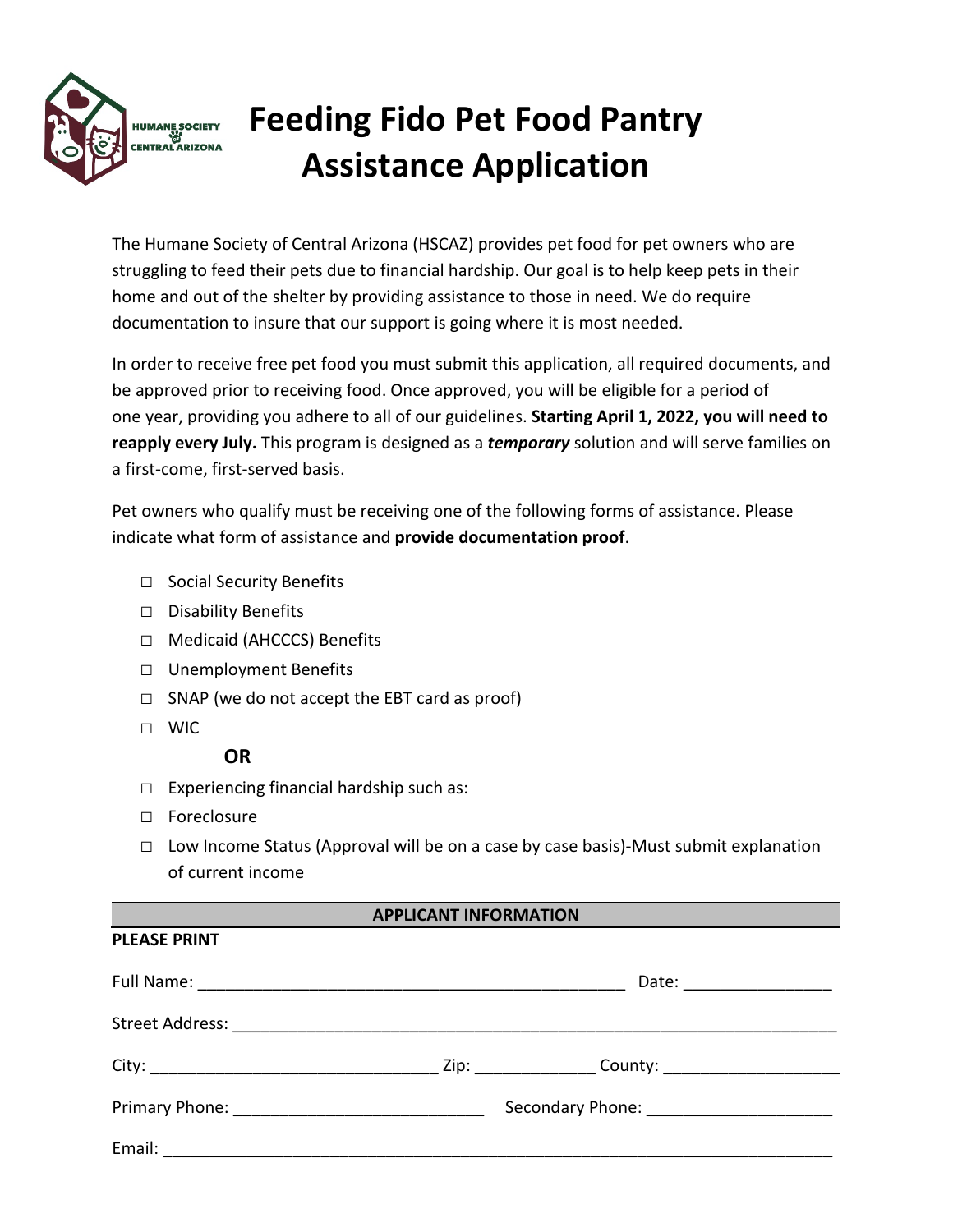#### **List all members of your household**

| <b>Name</b> | Relationship | Adult/Child |
|-------------|--------------|-------------|
|             | Set          | Adult       |
|             |              |             |
|             |              |             |
|             |              |             |
|             |              |             |
|             |              |             |
|             |              |             |

Are there other **ADULTS** you would like to assign to be able to pick up food if you are not available?

|       | NO.                                                                     |
|-------|-------------------------------------------------------------------------|
|       | YES (If yes, this person MUST provide HSCAZ with proper identification) |
|       |                                                                         |
| Name: |                                                                         |

### **PET INFORMATION**

*Only four animals will be supported by Feeding Fido. New/additional animals in your household will not be eligible for support.*

| <b>NAME</b>         | <b>SPECIES</b> | <b>BREED</b>      | <b>SEX</b> | <b>AGE</b> | <b>WEIGHT</b> | S/N (altered) |
|---------------------|----------------|-------------------|------------|------------|---------------|---------------|
| <b>EXAMPLE-Fido</b> | Dog            | <b>Beagle mix</b> | (M)F       | 3 yrs      | 35 lbs.       | yes           |
|                     |                |                   | M/F        |            |               |               |
|                     |                |                   | M/F        |            |               |               |
|                     |                |                   | M/F        |            |               |               |
|                     |                |                   | M/F        |            |               |               |

| If available, would you be interested in free or low cost vaccinations? | NO. | <b>YES</b> |
|-------------------------------------------------------------------------|-----|------------|
|-------------------------------------------------------------------------|-----|------------|

If available, would you be interested in free or low cost spay/neuter for your pet(s)?

\_\_\_\_\_NO \_\_\_\_\_YES

Would you allow us to take a photo of your pet(s) and/or you to be used for advertising purposes? \_\_\_\_\_\_NO \_\_\_\_\_YES (If yes, please sign below. By signing below, you agree to relinquish all rights to monetary gain and compensation).

Signature: \_\_\_\_\_\_\_\_\_\_\_\_\_\_\_\_\_\_\_\_\_\_\_\_\_\_\_\_\_\_\_\_\_\_\_\_\_\_\_\_\_\_\_\_\_\_ Date: \_\_\_\_\_\_\_\_\_\_\_\_\_\_\_\_\_\_